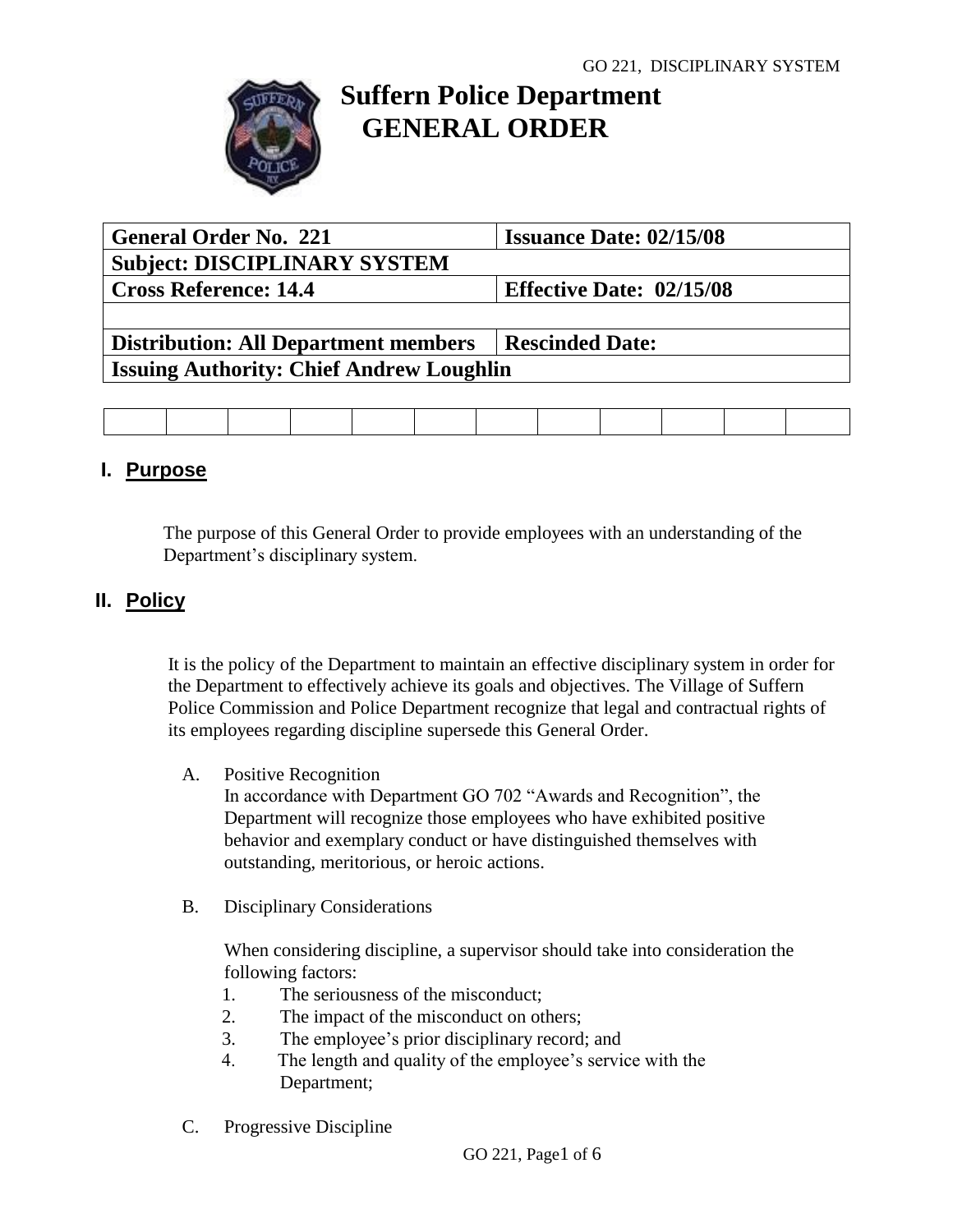- 1. When circumstances allow, and in instances of relatively minor misconduct, the concept of progressive discipline should be followed. This entails an administration of increasingly severe disciplinary actions for subsequent acts of misconduct.
- 2. In instances of serious misconduct, the concept of progressive discipline will not be applicable.
- D. Training/Counseling as a Function of Discipline
	- 1. When training/counseling is used as a function of discipline, such training shall be documented in the employee's personnel file.
	- 2. Counseling may be used by a supervisor as follows:
		- a. To determine the extent of any personal or job problems that may be affecting performance, and to offer assistance and guidance;
			- b. To review and discuss rule violations, and to discuss the substance and importance of the rules with the employee.

### **III. Procedures**

#### **Disciplinary Actions**

- A. Disciplinary actions may take one or any combination of the following forms:
	- 1. Verbal Warning
		- a. A Verbal Warning is a reprimand to the employee from a supervisor describing the way in which the employee's conduct or performance has failed to meet prescribed standards.
		- b. The Verbal Warning shall include:
			- (1) A statement of the alleged acts or omissions;
			- (2) A recommendation for corrective action(s); and
			- (3) Shall warn the employee that additional violations of Departmental General Orders, Procedures or Policies may lead to more stringent disciplinary measures.
	- 2. Supervisory Contact Reports
		- a. A Supervisory Contact Report is a formal report documenting a formal contact by a supervisor with an employee.
			- (1) The nature of the Supervisory Contact Report is such that it may be used for:
				- (a) Positive contacts and recognition;

GO 221, Page2 of 6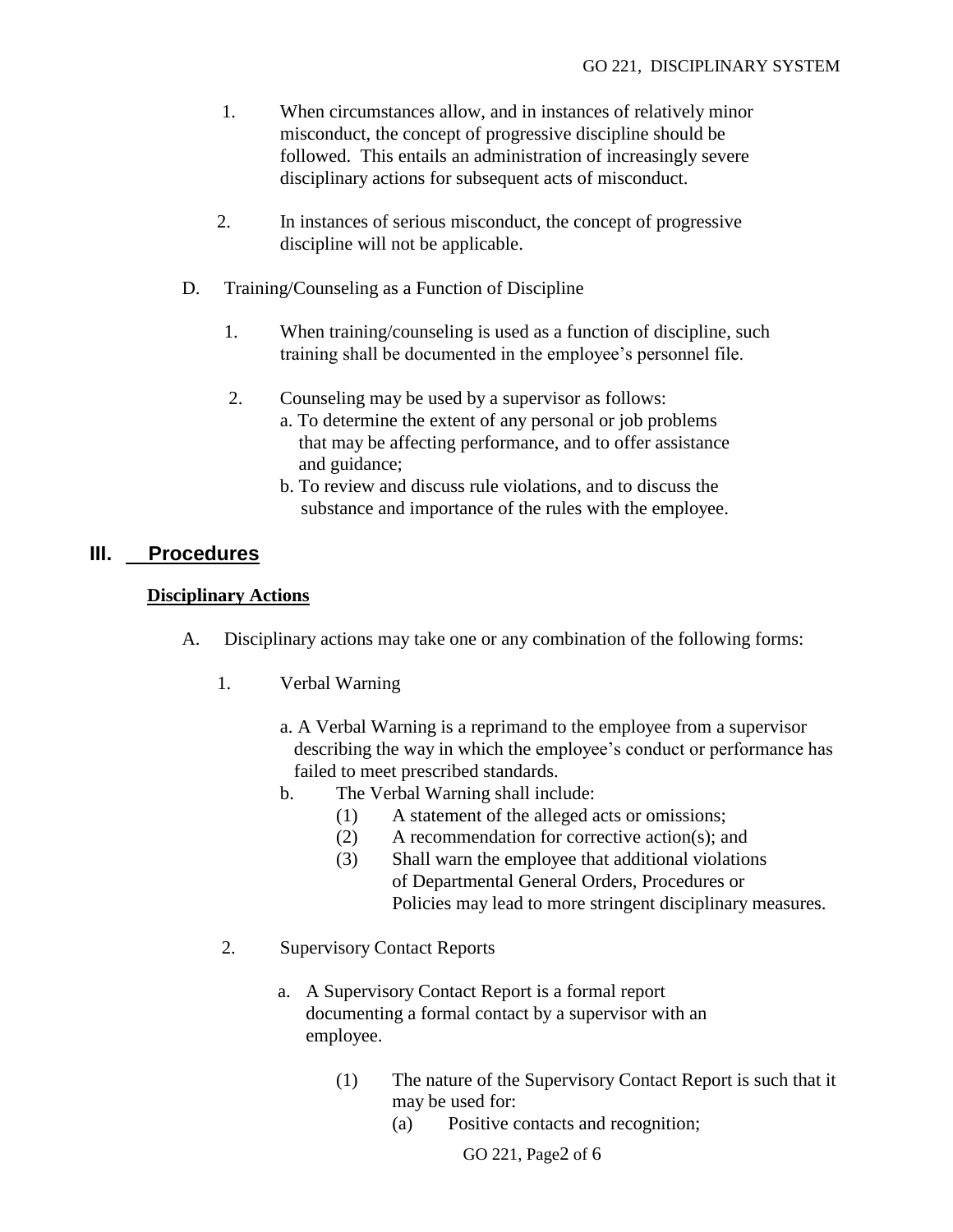- (b) Negative contacts;
- (c) Documentation of counseling/training sessions;
- (d) Written reprimands; or
- (e) For any other reason a supervisor wishes to document an employee's action.
- b. The Supervisory Contact Report shall include:
	- (1) A statement of the nature of the contact; and
	- (2) If positive in nature, an indication as to whether the employee should be considered for a Departmental award;
	- (3) If negative in nature, recommendation(s) for corrective action; and
	- (4) A warning to the employee that additional violations of Departmental General Orders, Procedures or Polices may lead to more stringent disciplinary measures.
- c. Supervisory Contact Report's must be signed by the employee and the supervisor conducting the Supervisory contact.
- d. Employees shall be afforded an opportunity to respond to the Supervisory Contact Report.

(1) Any response shall be in writing on the Supervisory Contact Report or as an attachment to same.

e. Upon completion the Supervisory Contact Report shall be forwarded to the Lieutenant.

#### B. Departmental Charges

- 1. Departmental Charges may be brought against an employee by any Superior Officer. They should be drafted in consultation with the Village Attorney.
	- a. Departmental Charges should be used in cases where a Superior Officer believes that the appropriate discipline may be more severe than a Verbal Warning or Supervisory Contact Report.
	- b. The charges shall include a statement of the alleged infraction(s) and; if relevant, any violation(s) of any applicable laws.
	- c. Departmental Charges shall be personally served upon an employee with a copy to the Village Attorney and a copy to the Village of Suffern Policemen's Benevolent Association.

#### C. Suspension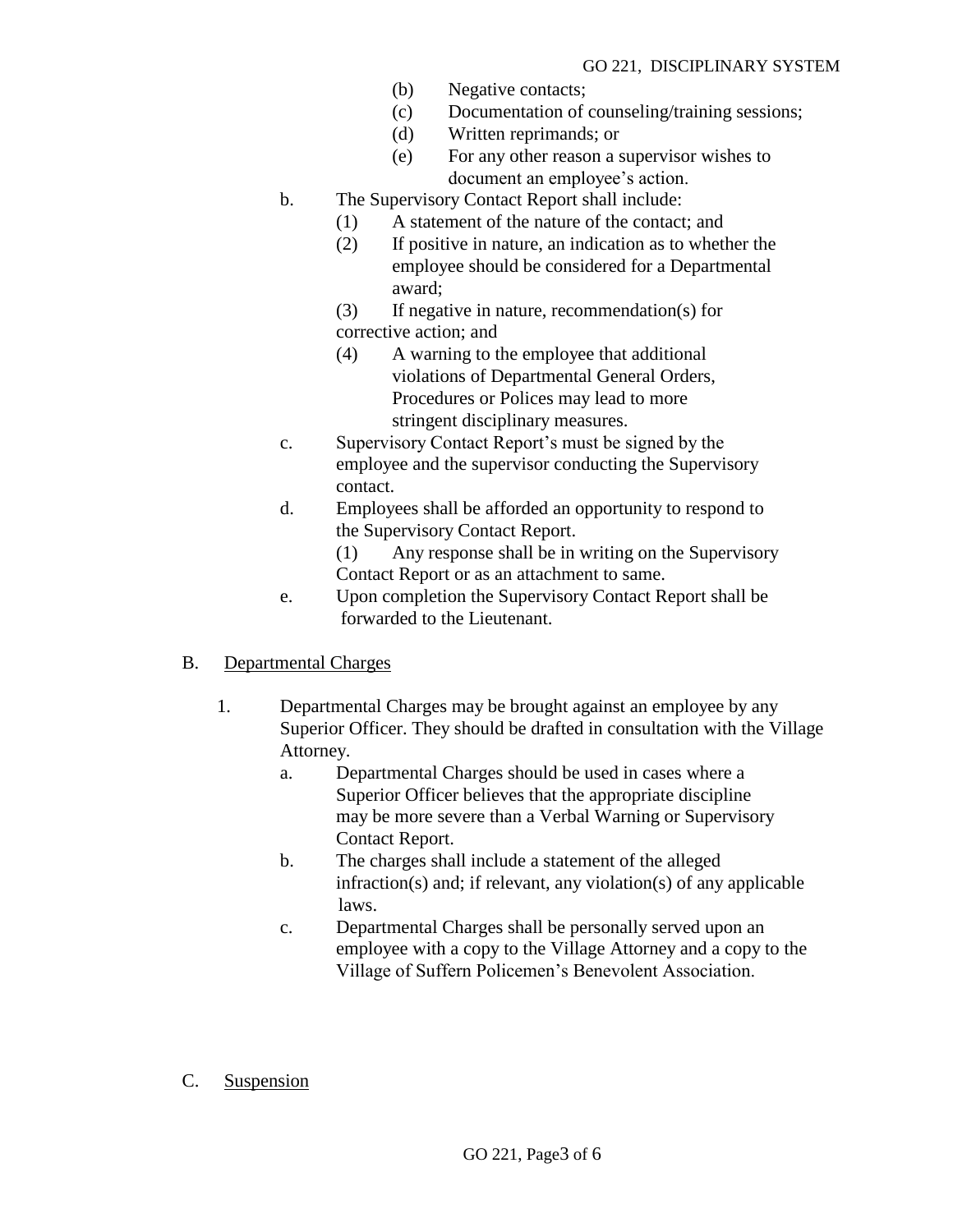- 1. The Chief of Police and the Village of Suffern Police Commission have concurrent authority to suspend an employee from duty with or without pay in accordance with legal and contractual obligations.
- D. Departmental Charges and or Suspension
	- 1. Employees who are subject to Departmental Charges and or Suspension are subject to the following actions:
		- a. Loss of time or pay;
		- b. Disciplinary reassignment;
		- c. Demotion;
		- d. Discharge from employment
			- (1) Discharge from employment shall be done in accordance with all applicable provisions of:
				- (a) New York State Law;
				- (b) New York State Civil Service Law;
				- (c) The Rockland County Police Act; and
				- (d) Any current applicable labor contract.
- E. Police Supervisor's Role
	- 1. The primary responsibility for maintaining and reinforcing employee conformance with the standards of conduct of the Department shall be with the employee and the first line supervisors.
	- 2. Police Supervisors shall familiarize themselves with the employees under their supervision, and closely observe their general conduct and appearance on a daily basis.
	- 3. Police Supervisors should remain alert for indications of behavioral problems or changes that may affect an employee's normal job performance. The supervisor should document such information.
	- 4. Where a Police Supervisor perceives that an employee may be having or causing problems, the supervisor should assess the situation, and determine the most appropriate action.

#### F. Authority

- 1. The Chief of Police shall review all disciplinary actions and commendations, and shall retain final authority and responsibility for discipline administered to Department employees.
- 2. Police Supervisors have the authority to: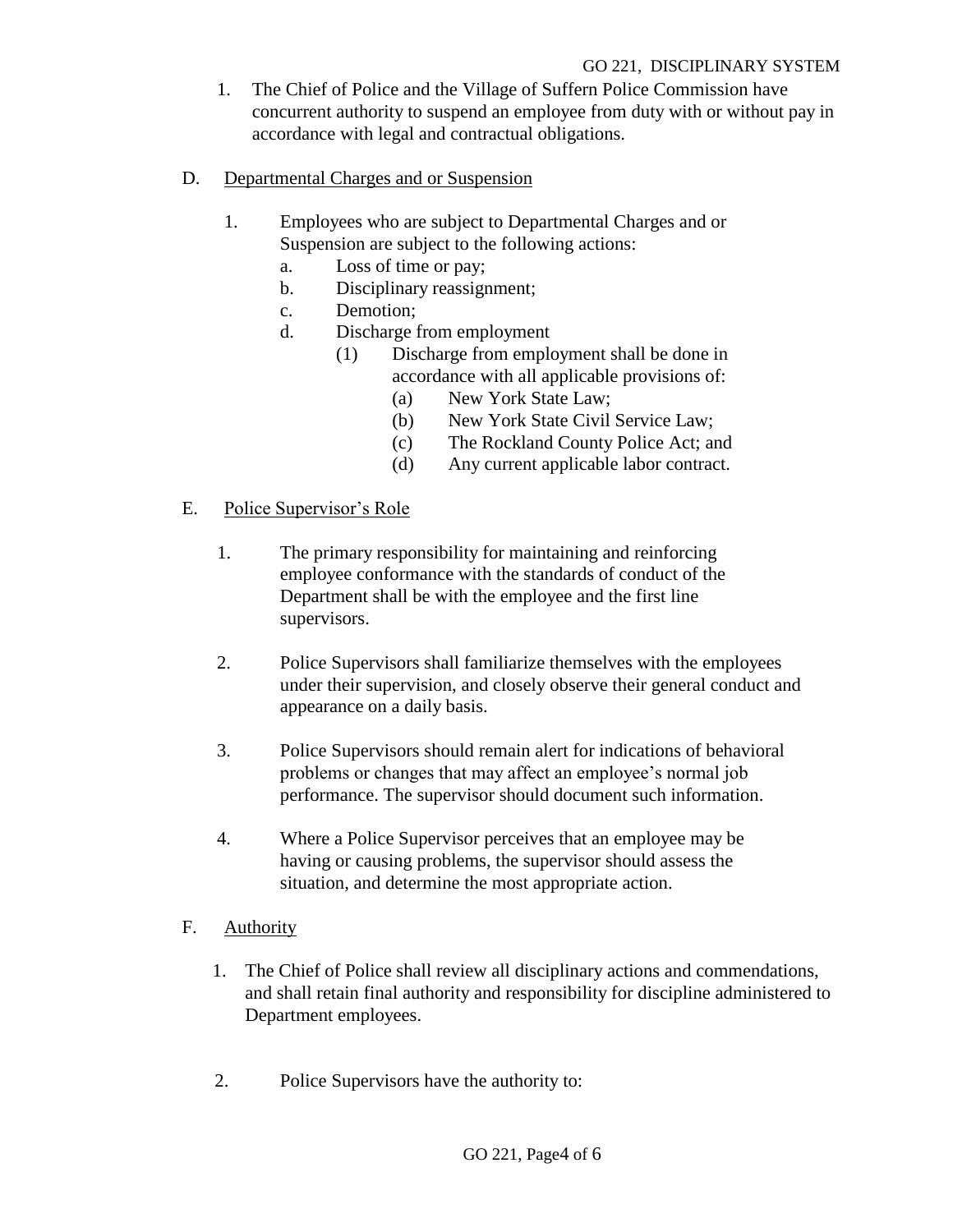- a. Nominate for recognition, in accordance with Department General Order 702 "Awards and Recognition", those employees who have exhibited exemplary positive conduct or have distinguished themselves with outstanding, meritorious, or heroic actions;
- b. Investigate allegations of employee misconduct when within the scope of their authority and responsibility;
- c. Counsel employees to improve job performance or correct violations of General Orders, Polices or Procedures;
- d. Identify training needs as a function of the disciplinary process;
- e. Take disciplinary action including Verbal Warnings and Supervisory Contact Reports; and
- f. Implement disciplinary actions approved by the Chief of Police or a Lieutenant.
- 3. Squad Supervisors [**GO 106]** have the authority to:
	- a. Take any actions described above.
	- b. Take actions as described in relief from duty in as outlined in this General Order (*below)*
- 4. The Chief of Police or a Lieutenant have the authority to:
	- a. Nominate for recognition, in accordance with Department General Order 702 "Awards and Recognition", those employees who have exhibited exemplary positive conduct or have distinguished themselves with outstanding, meritorious, or heroic actions;
	- b. Investigate allegations of employee misconduct;
	- c. Counsel employees to improve job performance or correct minor infractions and procedures;
	- d. Identify training needs as a function of the disciplinary process;
	- e. Directly implements disciplinary action including Verbal Warnings, Supervisory Contact Reports;
	- f. Place an employee on Disciplinary Administrative Leave; and
	- g. Implement disciplinary actions.
- G. Relief from Duty
	- 1. In cases where employee's fitness for duty is in question the Officer-in-Charge (OIC) shall follow the following procedure:
		- a. An employee who is not fit for duty for that tour (e.g. an employee reporting for duty while intoxicated,) shall be remanded to police HQ.
			- (1) In such case the Supervisor or OIC shall notified the Chief of Police or a Lieutenant immediately.

GO 221, Page5 of 6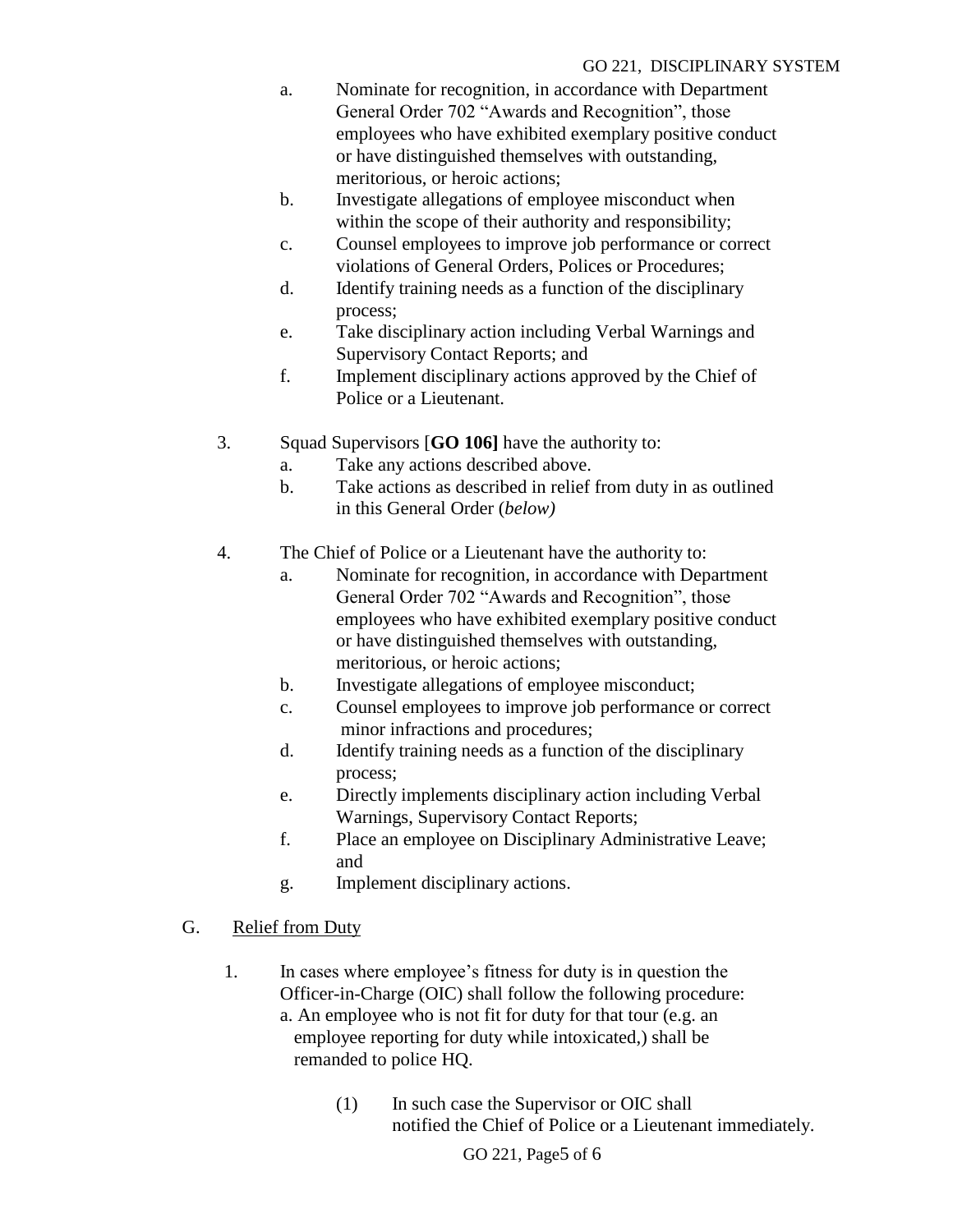- (2) The Chief of Police or a Lieutenant may relieve the employee from duty for that tour.
- (3) A complete report shall be filed with the Chief of Police and a Lieutenant as to the actions of the Officer.
- 2. The Chief of Police or a Lieutenant may place any employee on Disciplinary Administrative Leave or Suspension<sup>1</sup> for reasons related to fitness for duty or due to an internal affair and or criminal investigation.
	- a. In such case they shall confer with the Village Attorney when possible before taking such action.
	- b. Employees shall surrender their duty firearm; any firearms purchased using Village of Suffern Police Department Identification (*those purchases in which a NY State Police C-Form had to be filed*), police shield and their police identification card when placed on Disciplinary Administrative Leave or Suspension.
	- c. Employees are strictly prohibited from engaging in any line-of-duty performance or activities while on Disciplinary Administrative Leave or Suspension.
	- d. While on Disciplinary Administrative Leave or Suspension, employees shall not be allowed access to the police department facility, with the exception of the public front lobby unless escorted by a supervisor.
	- e. The Village of Suffern Police Commission shall be notified when an employee is placed on Disciplinary Administrative Leave or Suspension.

## H. Maintenance of Disciplinary Records

- 1. Records of all disciplinary actions will be maintained in the employee's personnel file for a period of six years beyond the separation of service of the employee. Unless a sooner time is set at the time of the discipline (e.g. counseling memo's, etc.).
- 2. Upon written request by the employee AND approval of the Chief of Police, a Supervisory Contact Report may be purged from such employee's file after two (2) years from the date of action.

## I. Law Enforcement Misconduct Investigative Office

- 1. Executive Law 75 established the Law Enforcement Misconduct Investigative Office. This law instituted reporting duties on covered agencies and personnel.
- 2. Section 75(5)(a) of Executive Law 75, requires that every officer or employee, in a covered agency shall report promptly to the LEMIO any information concerning any of the following:

 $\overline{a}$ 

<sup>&</sup>lt;sup>1</sup> A Lieutenant may suspend an employee *ONLY* when he or she are Acting Chief of Police.